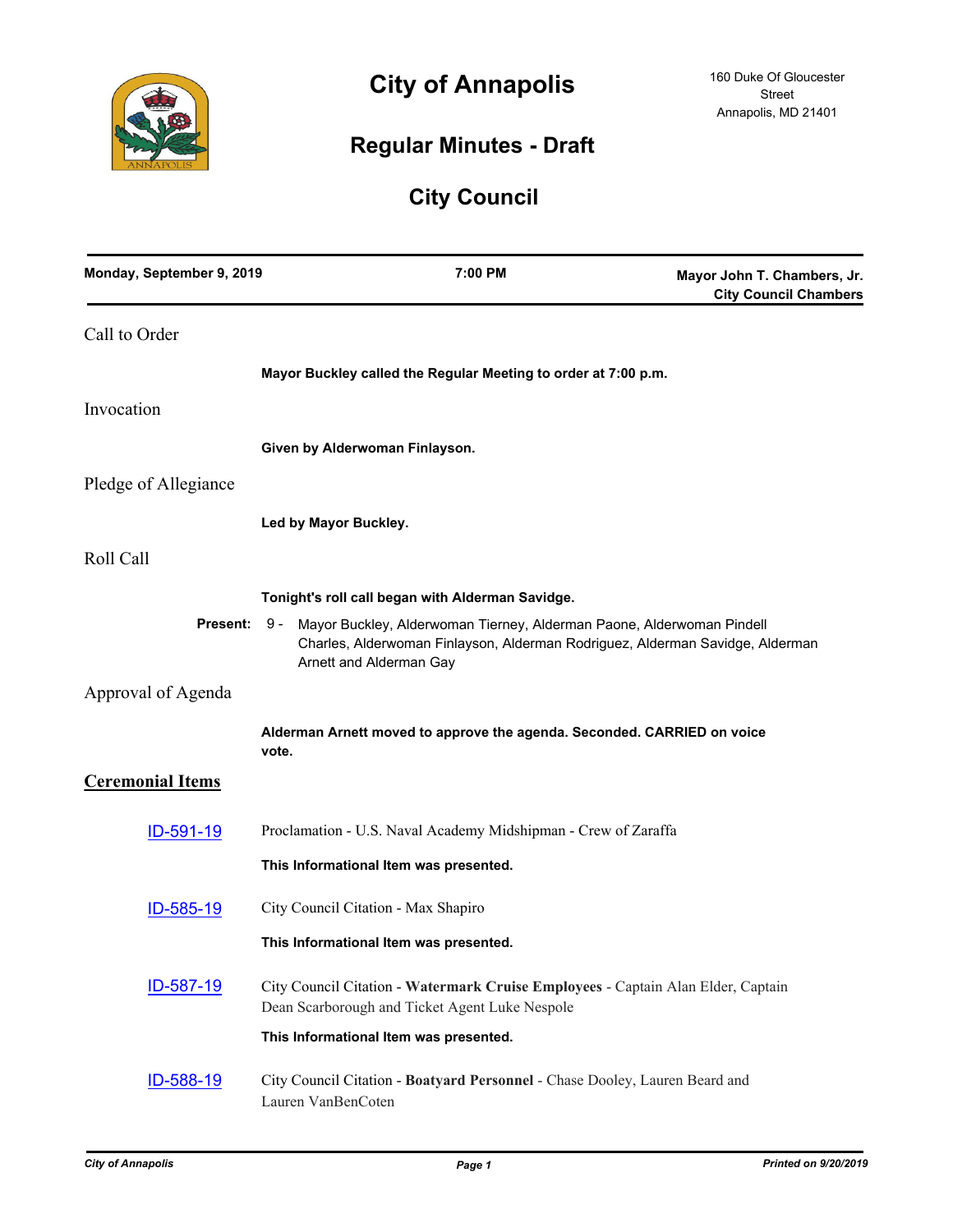|                  | This Informational Item was presented.                                       |
|------------------|------------------------------------------------------------------------------|
| ID-592-19        | City Council Citation - Jazzlyn Adams                                        |
|                  | This Informational Item was presented.                                       |
| <u>ID-597-19</u> | <b>City Council Citation - Maritime Advisory</b>                             |
|                  | This Informational Item was presented.                                       |
| ID-598-19        | <b>City Council Citation - Kennedy Trusty</b>                                |
|                  | This Informational Item was presented.                                       |
| <u>ID-599-19</u> | <b>City Council Citation - Ashley M. Trusty</b>                              |
|                  | This Informational Item was presented.                                       |
| <u>ID-600-19</u> | <b>City Council Citation - Juwann and Renee Smith</b>                        |
|                  | This Informational Item was presented.                                       |
|                  | This Informational Item was presented.                                       |
| <u>ID-601-19</u> | <b>City Council Citation - Cory "Flawless" McGee</b>                         |
|                  | This Informational Item was presented.                                       |
| ID-602-19        | <b>City Council Citation - Michael Kelly</b>                                 |
|                  | This Informational Item was presented.                                       |
| <u>ID-603-19</u> | <b>City Council Citation - Dee Ward</b>                                      |
|                  | This Informational Item was presented.                                       |
| ID-604-19        | <b>City Council Citation - Dashawn Thomas</b>                                |
|                  | This Informational Item was presented.                                       |
| ID-608-19        | <b>City Council Citation - Serving Together Community Backpack Fest 2019</b> |
|                  | This Informational Item was presented.                                       |

# **Petitions, Reports and Communications**

# **A. Update from the Mayor**

Welcome Back.

I hope everyone had a nice break. I missed you!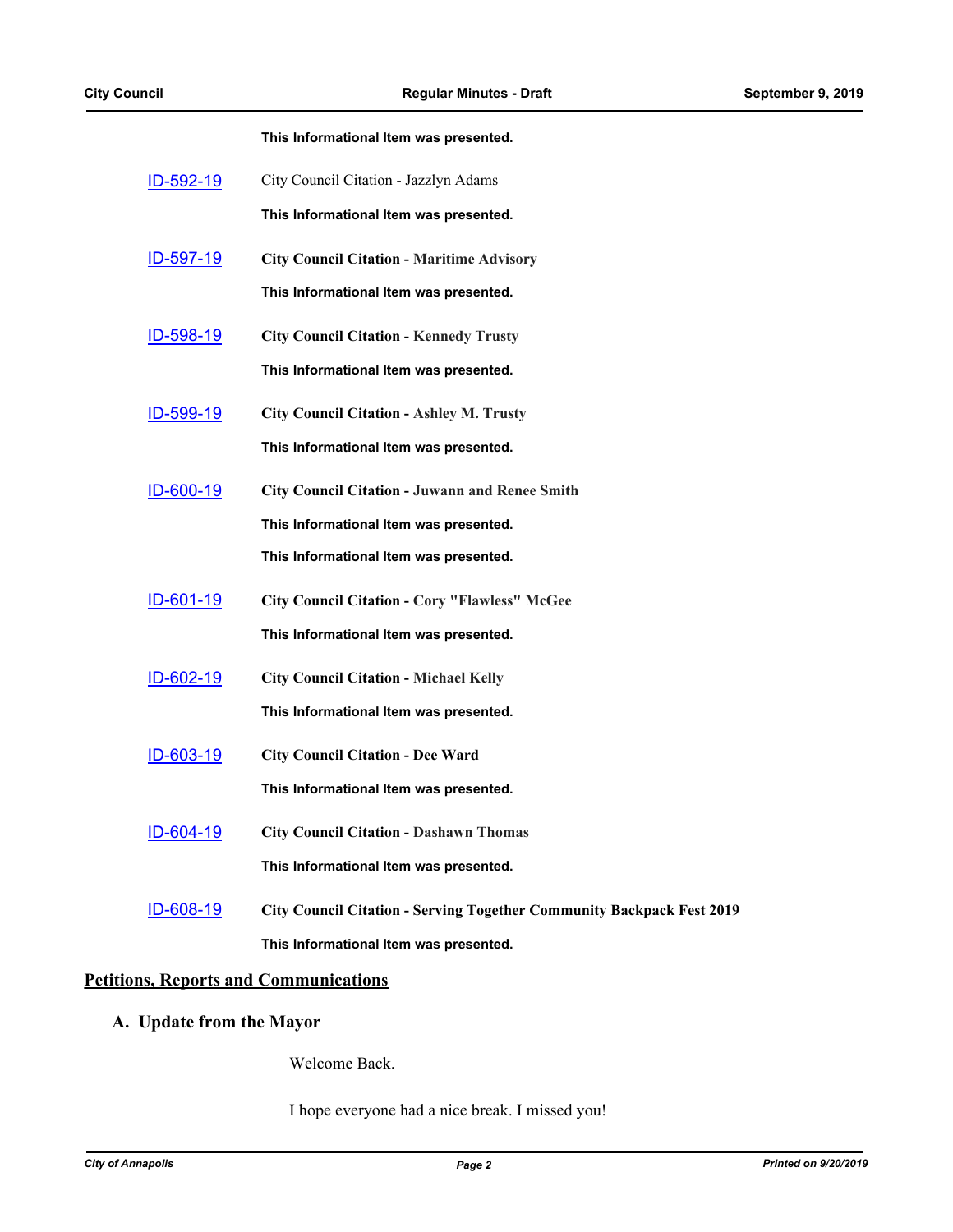In August, we had a number of Back to School events, including distribution of backpacks and school supplies through our One Annapolis team. I'd like to thank Alderwoman Tierney for coming out to do Face Painting for the children and Alderman Gay for organizing the additional distribution of school uniforms and bicycles.

On the first day of school, I had the opportunity to walk through five Annapolis schools with Superintendent George Arlotto. We visited Mills Parole, West Annapolis, Hillsmere and Annapolis Elementary schools plus Annapolis High where my son has just started. I want to thank Dr. Arlotto for that invitation. We have amazing teachers. The energy was terrific. You should know that your children are in safe hands.

 $-$ 

I'd like to give a shout out to David Jarrell, the Director of Public Works. His department has been very busy and he should be recognized. First David and his staff have answered every question from the Public Works Task Force.

If that wasn't keeping them busy, he's also been busy figuring out how to deliver a temporary flooding solution on the Compromise Street side of City Dock.

What they did on the Dock Street side has been working really well aside from two instances where coastal flooding exceeded 3 feet. That included overnight Saturday into Sunday with the remnants of Dorian, which went out to sea, but did bring us some storm surge.

Speaking of hurricane Dorian, she destroyed so much property in the Bahamas and while the official toll as of today is 45, an island newspaper reported that the deaths could reach the thousands. That is such horrific devastation for a tiny island nation. In the United States mainland, the Outer Banks, and particularly Okracoke Island, where my wife's family is from, was also hit hard. Let us take a moment of silence for the victims and for those who have faced devastation and loss.

# [moment of silence]

Back to City Dock. We know the remedy we have deployed is a temporary solution while we await the kickoff of the mulit-million dollar pumps and pumping station included in the CIP. We know that as flood waters rise higher with each year, the temporary solution will be pushed to the limits. David has been a leader in finding our residents and businesses some relief after years and years of increased frequency of flooding around City Dock.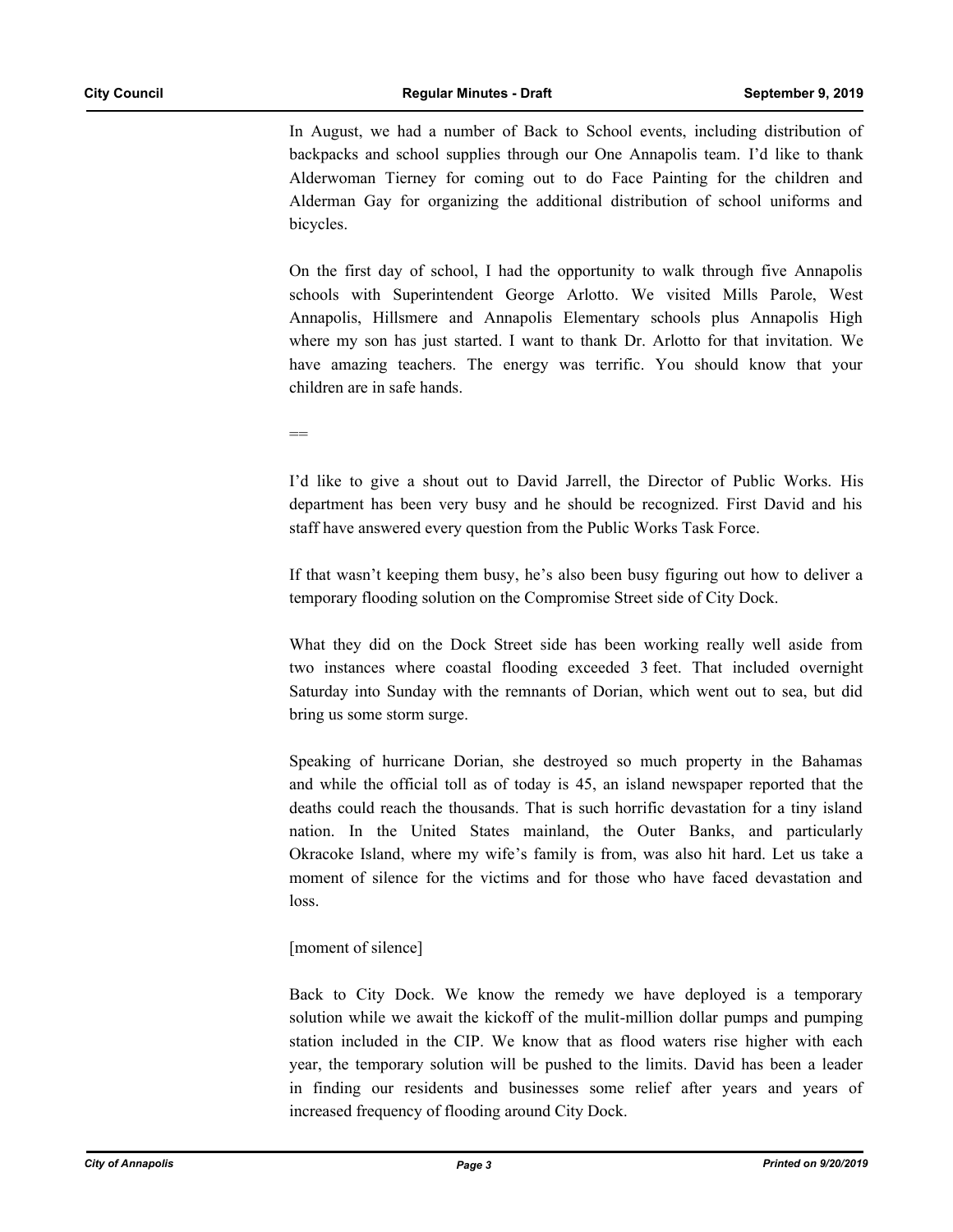Finally, David and his team have been preparing to roll out an amazing new amenity for City residents that will come online in May of 2020. We're breaking ground on it tomorrow, and that is the demolition and reconstruction of Truxtun Park Pool. We'll be having a groundbreaking ceremony with the Department of Recreation and Parks and dignitaries at 10 am. The public is invited. More details can be found on the calendar on the City's website.

Please look around your neighborhoods where you will see sidewalks being replaced and infrastructure being upgraded. There is a lot of work being done to improve your City.

David, you are doing a great job and I want all of our residents to know that all of these things that are coming online are due in large measure to your being able to think strategically, act quickly, find creative solutions to problems, and important for the aldermen and alderwomen who control the purse strings around here, stay within your budget allocations.

 $-$ 

Speaking of budget allocations, the Annapolis City Fire department recently received more than \$103,000 from the federal government to purchase seven automated chest compression units. These are essential to assisting patients experiencing cardiac arrest, improving outcomes and allowing public safety personnel to perform other life-saving duties.

Thanks to Sens. Ben Cardin and Chris Van Hollen for securing that funding.

Also, this past weekend, the Fire Department held a wreath laying ceremony for Firefighter John W. Schwallenburg, who was killed in the line of duty 55 years ago on September 7, 1964. His death prompted a study to determine the need for paid firefighting. His name is alongside 18 firefighters who have died while protecting the residents of Annapolis and Anne Arundel County.

I'd also like to take a moment to remember and memorialize those who perished 18 years ago on 9/11 in New York City and the Pentagon. We should never forget the thousands of men and women who perished in the horrible attacks. I applaud federal legislators who have worked to support the first responders to the World Trade Towers who have suffered with the after effects of the heroic response of police and especially firefighters.

Let us be ever thankful of the danger that firefighters put themselves in to protect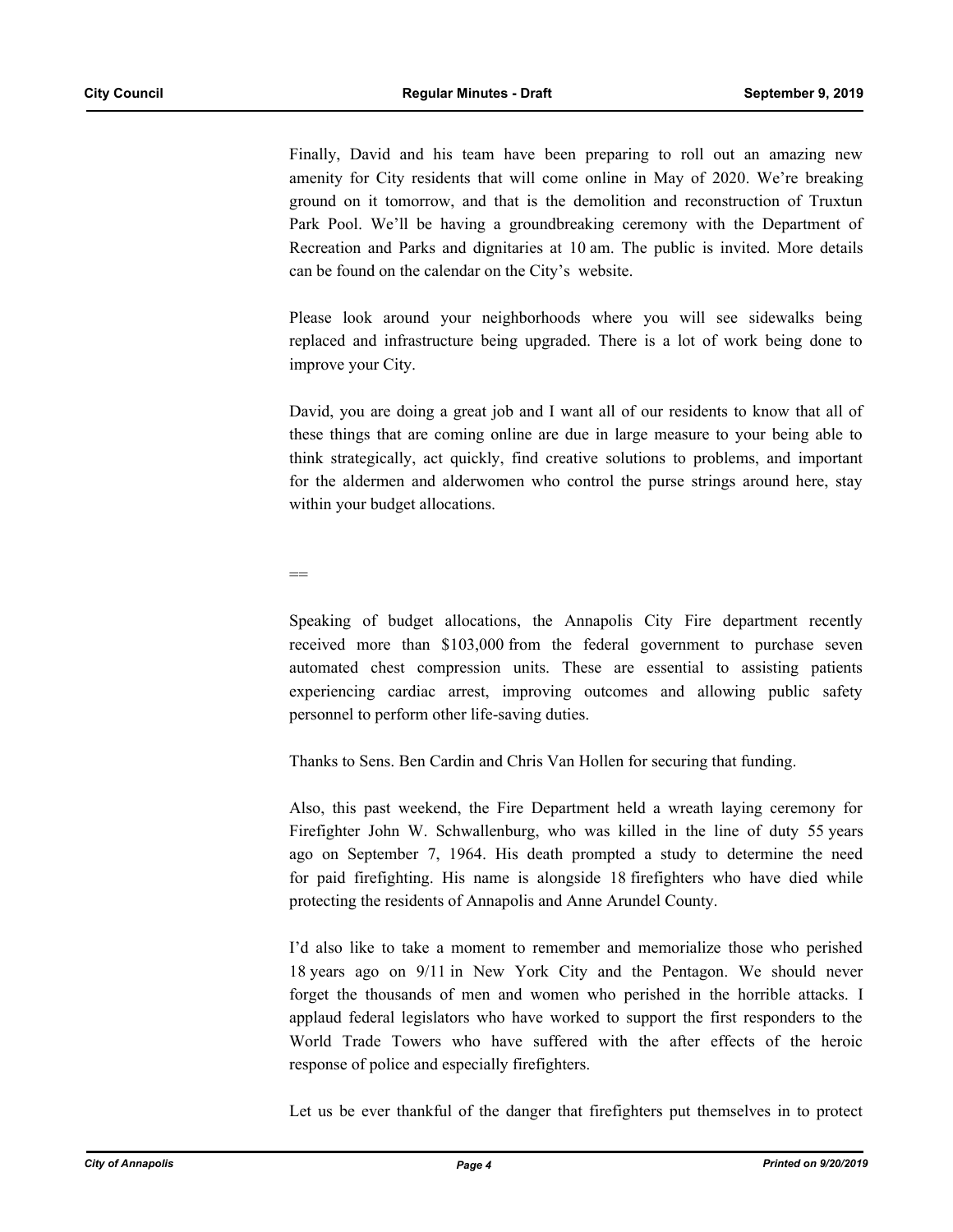the public.

==

On August 20th, the Office of Emergency Management and Department of Recreation and Parks partnered with the Military Bowl Foundation which owns and operates Patriot Point. This facility on the Eastern Shore is a retreat for recovering military veterans and their families.

For the City of Annapolis, Patriot Point opened its doors at no cost for a field trip for 25 disadvantaged children from Annapolis. They enjoyed a long day of outdoor activities including crabbing, fishing, kayaking, beach volleyball, corn hole, and much more.

Thank you to the foundation for providing an amazing experience to our group from Annapolis, and thanks to the Office of Emergency Management and Recreation and Parks for organizing the trip and dedicating your time for this event.

==

The City's Department of Recreation and Parks has partnered with Annapolis Rotary Club to install nine outdoor Little Libraries at nine different City of Annapolis Parks. Currently, there is one outdoor Little Library in front of the Pip Moyer Recreation Center near Griscom #1 Baseball Field. You can leave a book or take a book. Let's help foster a love of reading by utilizing these little libraries!  $-$ 

In August, Alderwoman Shiela Finlayson, Director of Recreation and Parks Archie Trader and I cut the ribbon on a new Bywater playground and a refurbished Annapolis Walk community center.

#### ==

The Mercado Hilltop is going strong in the parking lot of the Salvation Army and will continue every Saturday through the end of the month. I would like to thank our partners at Recreation and Parks, the Salvation Army, Center of Help, Art in Public Places and especially Adriana Lee who, through sheer force of will, got the weekly market off the ground and keeps it going.

# ==

In West Annapolis, we saw a repurposing of the parklets, which were installed in August. They'll remain along Annapolis Avenue, at the request of the businesses, for the next few weeks. They are in front of Rutabaga, Bean Rush Café, Evelyn's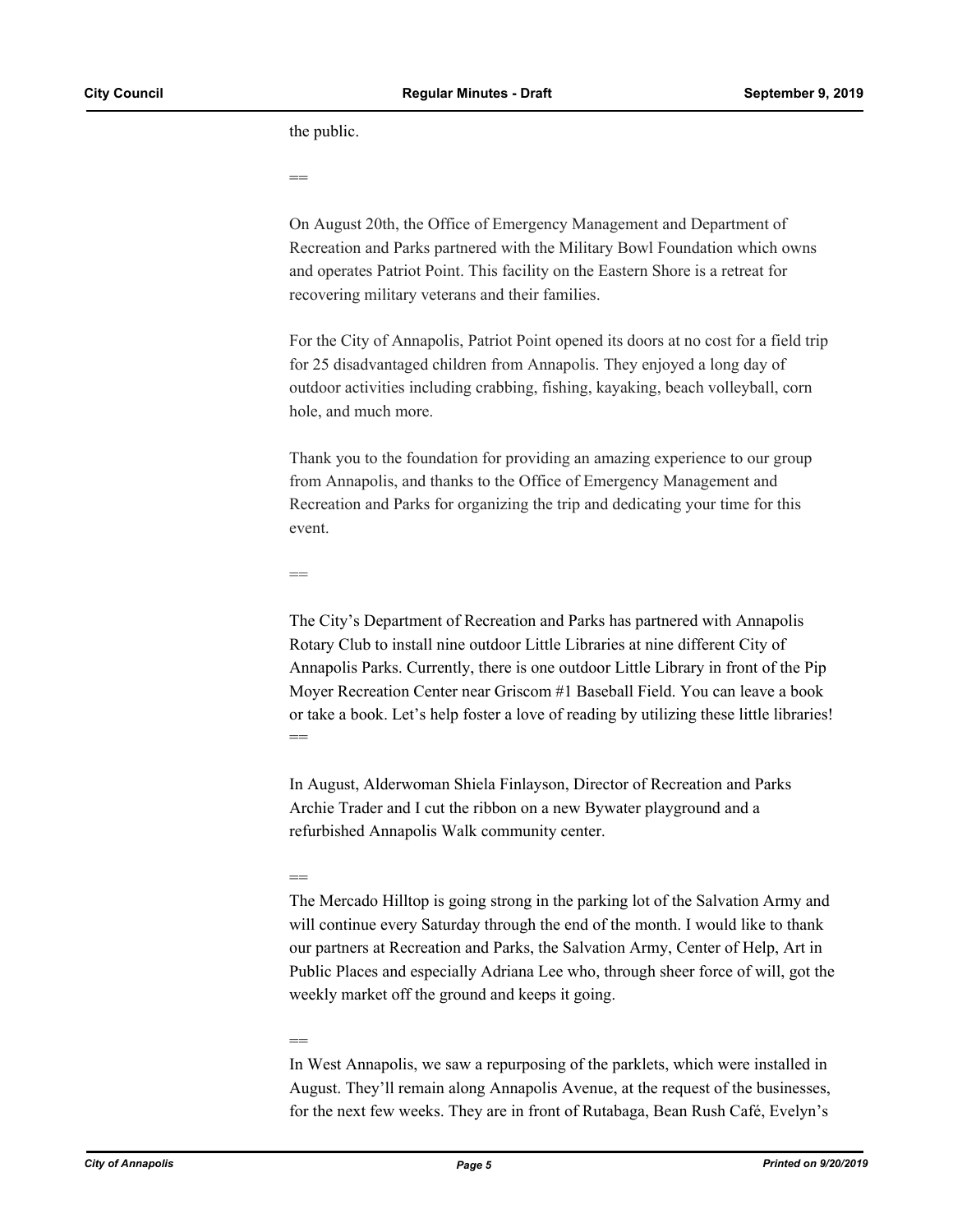and Flamant. Those businesses set out tables and umbrellas while Brian Cahalan on my staff prettied them up with plants. Locals are hoping the more pedestrian-friendly street will keep people hanging around to shop. Businesses are excited about additional capacity during the busy summer and fall months. Customers are thrilled that they can find additional seating at their favorite locations.

#### ==

The EPS ban, also known as the Styrofoam ban, went into effect in the City on September 1. We are a leader on this initiative with the county and state following with their own bans in 2020. We've not heard any negatives about this initiative because people seem to understand the way this plastic foam product breaks down and finds its way into streams, the Chesapeake Bay and eventually our food supply. I'm grateful to the council for bold leadership on this environmental initiative. It's going swimmingly!

#### $-$

The City participated in a number of pop-up camps this summer, in partnership with the Department of Recreation and Parks, my office's One Annapolis team, and the City's police department. Children in our community were exposed to STEM activities like drone camp, plus photography, cooking, ukulele, sailing, e-sports and more. Alderwoman Pindell Charles talked last year about a goal of accessibility for all children in our community to participate in a meaningful enrichment activity over the summer. We are getting there! Thank you to all of our volunteers and teachers and mentors.

#### ==

Also while on break, I had the opportunity to walk Ward One and visit businesses as part of "One Block at a Time" with the new economic development manager Stephen Rice.

#### ==

Along with my family and friends, I got to sit with US Naval Academy Superintendent Sean Buck for the Navy Opener against Holy Cross. I predicted we would crush them and with a final score of 45 to 7, we did just that. Go Navy!

#### ==

I walked Woodside Gardens last week with Chief of Police Ed Jackson and members of my One Annapolis team. It was good to talk to residents and I am pleased that they were so open and warm to our new police chief.

#### ==

Also earlier in August, I participated in the Sailor's Triathalon, a great event that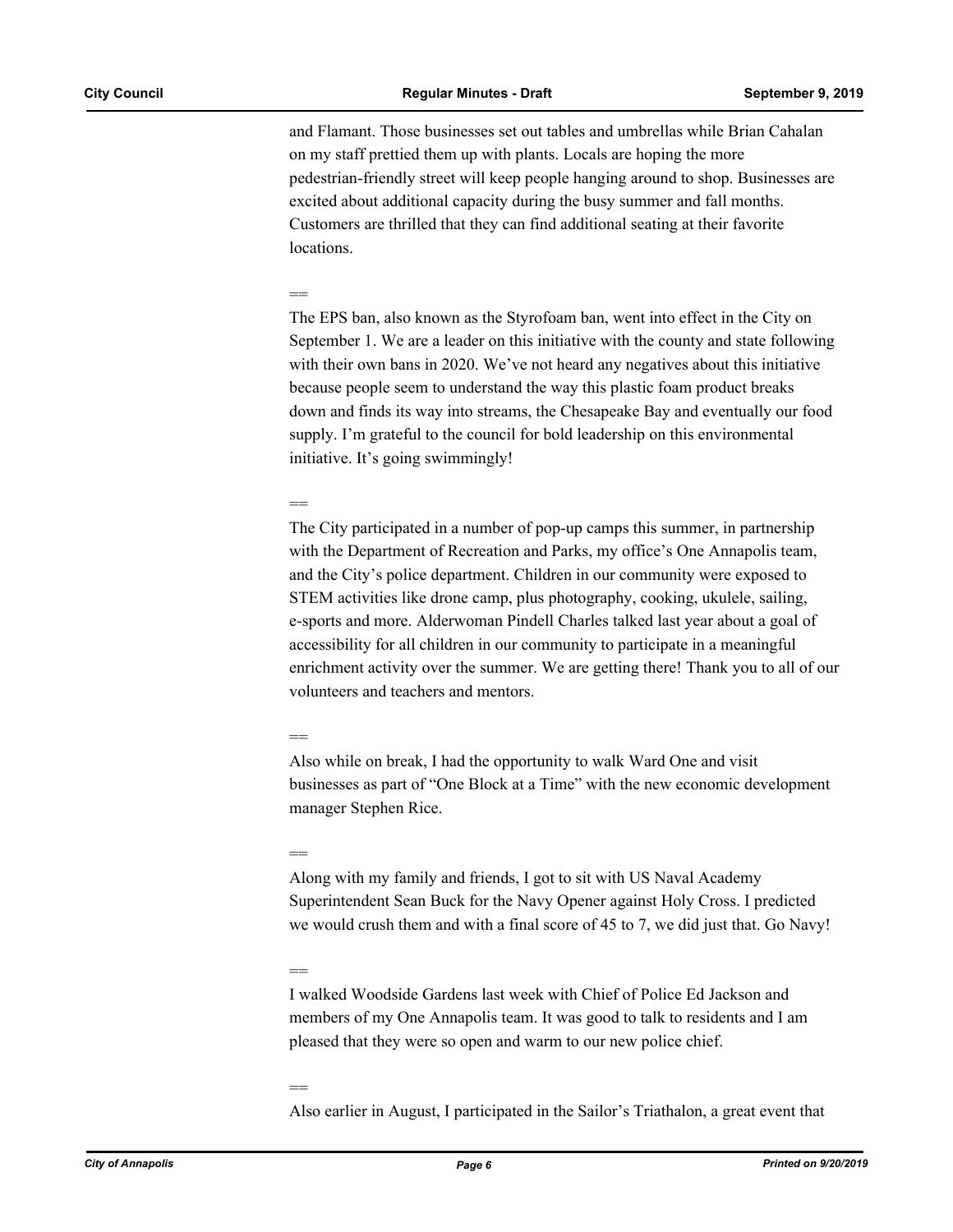takes swimmers, runners and cyclists in the Annapolis Harbor, through the Naval Academy, historic district and into the County.

#### ==

In August, Alderman DaJuan Gay was one of the featured speakers at the Dr. Martin Luther King Jr Rededication at Anne Arundel Community College. Thank You Alderman Gay for delivering powerful remarks and a reminding us of the importance of Dr. King's legacy.

#### ==

Finally, as we wind down this summer season, please note that we have ongoing Art in Public Places events, including City Dock concerts as well as Square Dancing at the end of the month at Pip Moyer Recreation Center. Check the city website for details. Chambers Park concerts in Parole continue. We've got Fall Fest at Market Space coming up Sept. 22 and the Kunta Kinte Heritage Festival on Sept. 28, leading us right into the boat shows. There are plenty of things to keep us busy during the fall. I will see you out and about!

#### **Mayor Gavin Buckley City Council Remarks 9 September 2019.**

# **B. Fund Transfer – City Manager APPROVED \$ 25,000 or Less**

[CM-1-20](http://annapolismd.legistar.com/gateway.aspx?m=l&id=/matter.aspx?key=4383) **Fund:** General - **Department:** Office of Emergency Management Department

#### **This Fund Transfer was presented by City Manager Sutherland.**

#### **C. Reports by Committee**

**Standing Committee dates: 9/12/19 Economic Matters Committee 4:00 PM - 5:30 PM 9/16/19 Housing and Human Welfare Committee 3:00 PM - 4:30 PM 9/16/19 Public Safety Committee 6:00 PM - 7:30 PM 9/18/19 Finance Committee 10:30 AM - 12:30 PM 9/18/19 Environmental Matters Committee 3:00 PM - 4:30 PM**

# **D. Comments by the General Public**

Judi Jones, 10 Fleet Street, Annapolis, Maryland 21403. Chris Buchheister, 5 Wagner Street, Annapolis, Maryland 21401. Pat Zeno, 57 Cornhill Street, Annapolis, Maryland 21401. Frank Parent, 57 Cornhill Street, Annapolis, Maryland 21401. Mary Biro, 280 Hilltop Lane, Unit J, Annapolis, Maryland 21403. Robert Eades, 32 Pleasant Street, Annapolis, Maryland 21401. Sally Bean, 189 Clay Street, Annapolis, Maryland 21401. Marla McDermitt, 202 King George Street, Annapolis, Maryland 21401. Susan Margolis, 600 Ridgely Ave Ste 231, Annapolis, Maryland 21403.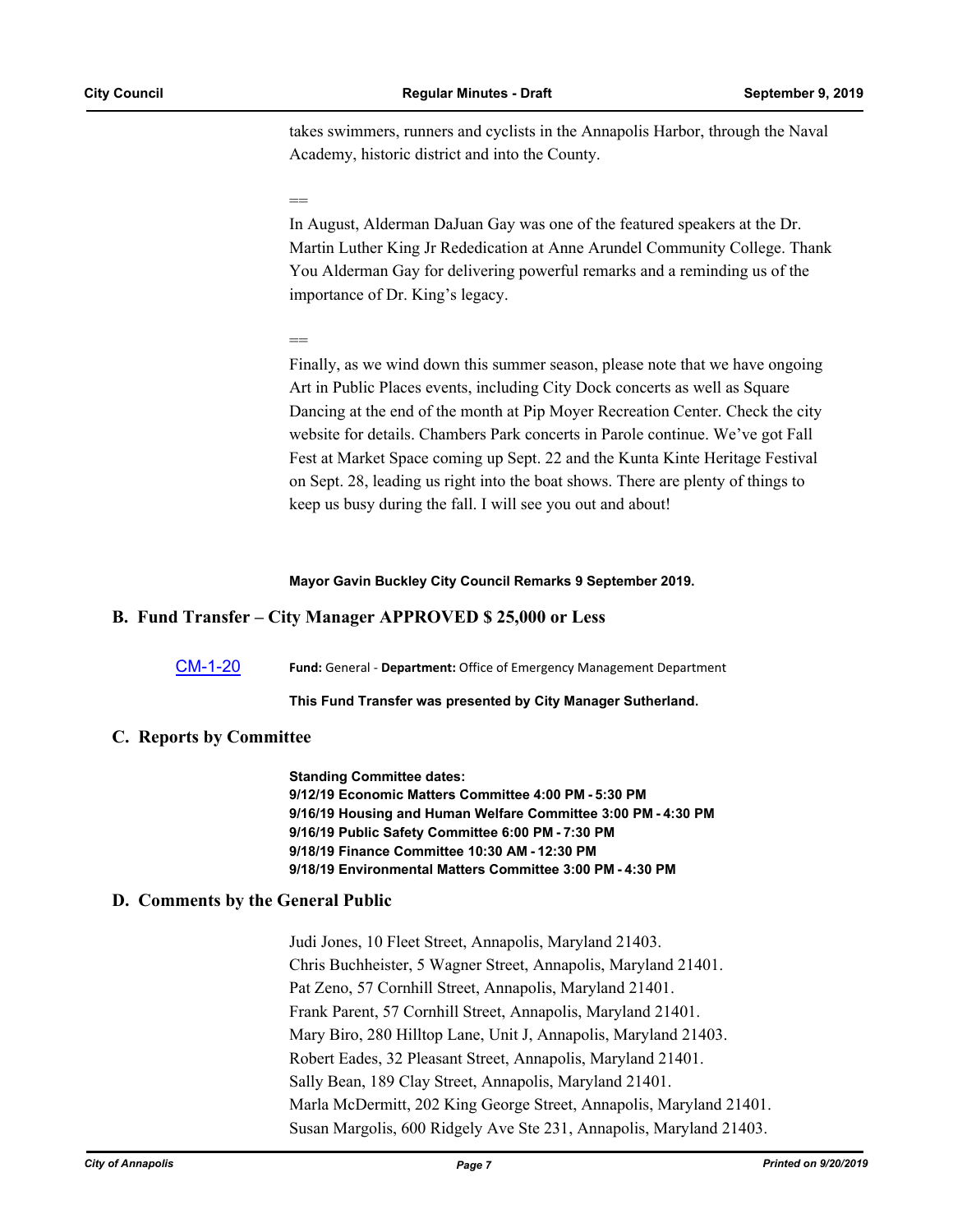**Lu Cotta,** 1409 Sharp point Road, Annapolis, Maryland 21401. Megan Moore, 86 Charles Street, Annapolis, Maryland 21401. David Frankel, 929 King James Landing, Annapolis, Maryland 21403. Elvia Thompson, 704 Annapolis Street, Annapolis, Maryland 21401. Carl Larkin, 155-154 Prince George Street, Annapolis, Maryland 21401. Karen Smith, 5 Revell Street, Annapolis, Maryland 21401. Wil Small, 702 Severn Avenue, Annapolis, Maryland 21403. Odessa Ellis, 110 Dorsey Drive, Annapolis, Maryland 21401.  **Yarrow Carol,** 102 Roosevelt Cout, Annapolis, Maryland 21403.

**Mayor Buckley declared comments by the general public closed.**

#### **Consent Calendar**

#### **Approval of the Consent Calendar**

#### **A motion was made by Alderman Savidge to approve the Consent Calendar. The motion carried:unanimously**

- **Aye:** Mayor Buckley, Alderwoman Tierney, Alderwoman Pindell Charles, Alderwoman Finlayson, Alderman Rodriguez, Alderman Savidge, Alderman Arnett and Alderman Gay Aye: 8 -
- **Out of Room:** 1 Alderman Paone

#### **Approval of Journal of Proceedings**

[CCM073119](http://annapolismd.legistar.com/gateway.aspx?m=l&id=/matter.aspx?key=4412) Special Meeting Minutes

#### **A motion was made by Alderman Savidge to approve the Consent Calendar. The motion carried:unanimously**

- **Aye:** Mayor Buckley, Alderwoman Tierney, Alderwoman Pindell Charles, Alderwoman Finlayson, Alderman Rodriguez, Alderman Savidge, Alderman Arnett and Alderman Gay Aye: 8 -
- **Out of Room:** 1 Alderman Paone

# **Appointments**

[AP-118-19](http://annapolismd.legistar.com/gateway.aspx?m=l&id=/matter.aspx?key=4349) The Appointment of Roberto Veloso to the Civil Service Board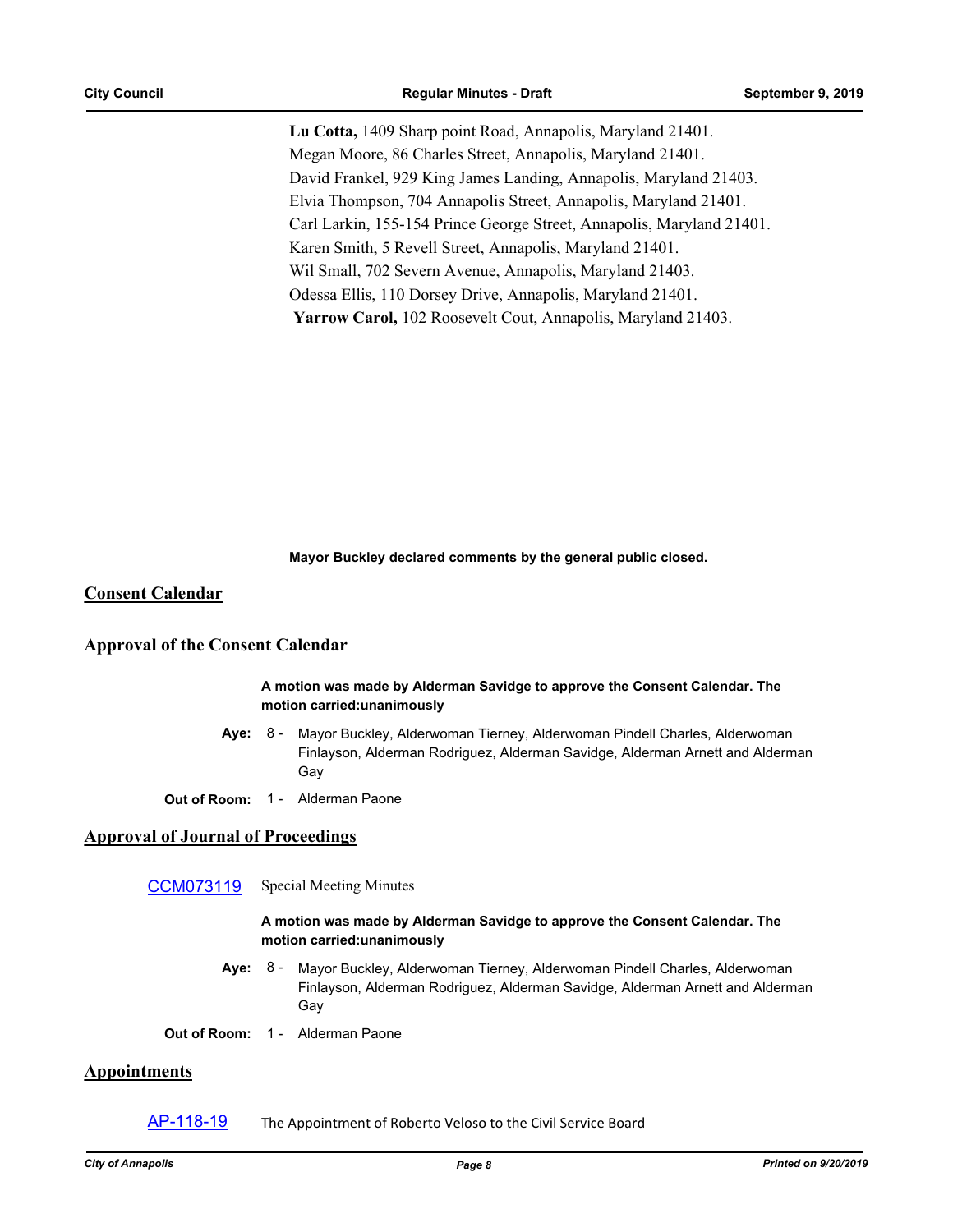**Aye:** Mayor Buckley, Alderwoman Tierney, Alderwoman Pindell Charles, Alderwoman Finlayson, Alderman Rodriguez, Alderman Savidge, Alderman Arnett and Alderman Gay Aye:  $8 -$ 

**Out of Room:** 1 - Alderman Paone

# **Supplemental Appropriations**

| <u>SA-7-20</u>                 | <b>Recreation and Parks - Youth Triathlon</b>                                                             |                                                                                                                                                                            |  |
|--------------------------------|-----------------------------------------------------------------------------------------------------------|----------------------------------------------------------------------------------------------------------------------------------------------------------------------------|--|
|                                | Revenue: General Fund Gifts and Donations (\$2,945.00) Expenditure: Outdoor                               |                                                                                                                                                                            |  |
|                                | Recreation - Youth Triathlon Supplies (2,945.00)                                                          |                                                                                                                                                                            |  |
|                                | A motion was made by Alderman Savidge to approve the Consent Calendar. The<br>motion carried: unanimously |                                                                                                                                                                            |  |
|                                |                                                                                                           | Aye: 8 - Mayor Buckley, Alderwoman Tierney, Alderwoman Pindell Charles, Alderwoman<br>Finlayson, Alderman Rodriguez, Alderman Savidge, Alderman Arnett and Alderman<br>Gay |  |
|                                |                                                                                                           | Out of Room: 1 - Alderman Paone                                                                                                                                            |  |
| SA-8-20                        |                                                                                                           | <b>Fire Department</b>                                                                                                                                                     |  |
|                                | Revenue: State Operating Grant Revenue - MIEMSS - State Homeland Security                                 |                                                                                                                                                                            |  |
|                                | Grant (\$9420.00) Expenditure: MIEMSS - State Homeland Security - Supplies<br>(59420.00)                  |                                                                                                                                                                            |  |
|                                | A motion was made by Alderman Savidge to approve the Consent Calendar. The<br>motion carried: unanimously |                                                                                                                                                                            |  |
| Ave:                           |                                                                                                           | 8 - Mayor Buckley, Alderwoman Tierney, Alderwoman Pindell Charles, Alderwoman<br>Finlayson, Alderman Rodriguez, Alderman Savidge, Alderman Arnett and Alderman<br>Gay      |  |
|                                |                                                                                                           | Out of Room: 1 - Alderman Paone                                                                                                                                            |  |
| <b>End of Consent Calendar</b> |                                                                                                           |                                                                                                                                                                            |  |

*The order of the agenda was amended to allow for........*

# **Article I - Rules of Procedure, 2.16.170 - Reconsideration.**

# **Reconsideration of Vote on Consent Calendar**

**Alderman Savidge moved to reconsider the roll call vote on the Consent Calendar to allow Alderman Paone to remove an item. Seconded. CARRIED on voice vote.**

# **Approval of the Consent Calendar**

**Alderman Paone moved to approve the Consent Calendar. Seconded. A roll call vote was taken. The motion CARRIED by the following vote:**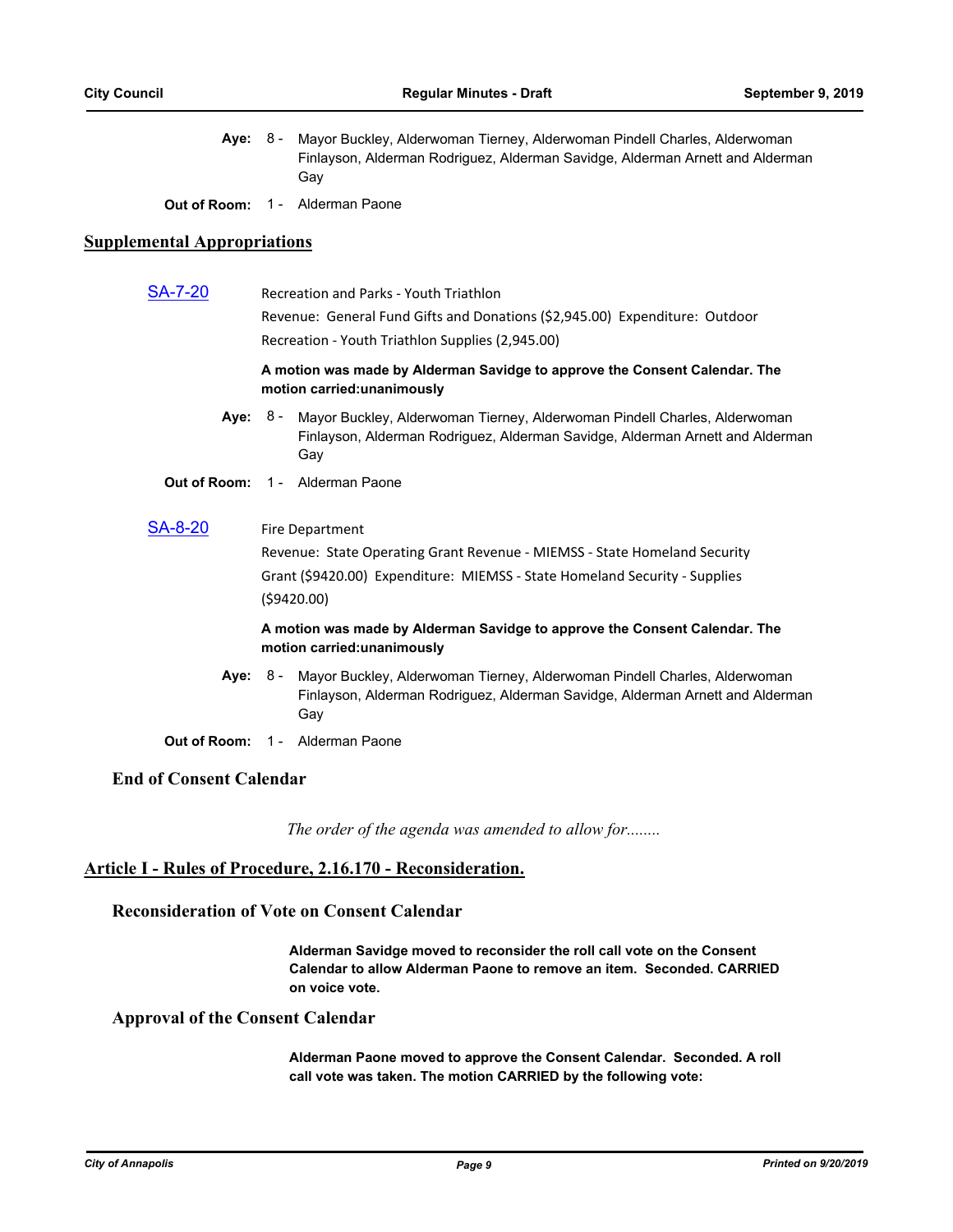|  | Aye: 9 - Mayor Buckley, Alderwoman Tierney, Alderman Paone, Alderwoman Pindell |
|--|--------------------------------------------------------------------------------|
|  | Charles, Alderwoman Finlayson, Alderman Rodriguez, Alderman Savidge,           |
|  | Alderman Arnett and Alderman Gay                                               |

*The order of the agenda was resumed.*

# **Public Hearings**

[O-18-19](http://annapolismd.legistar.com/gateway.aspx?m=l&id=/matter.aspx?key=4169) **Department of the Environment -** For the purpose of creating a Department of the Environment, dissolving the Office of Environmental Policy; transferring regulatory authority for Forest Conservation from the Department of Planning and Zoning to the Department of the Environment; consolidating environmental compliance, and inspection responsibilities, under the Department of the Environment; transferring the stormwater management program to the Department of the Environment; assigning the liaison for the Annapolis Conservancy Board to the Department of the Environment; assigning consideration of Title 19 matters to the Environmental Matters Committee; making technical corrections; and generally relating to the Department of the Environment.

#### *Sponsors:* Savidge, Arnett and Rodriguez

**Mayor Buckley accepted into the record a Memorandum to the Annapolis City Council from the Planning Commission dated June 20, 2019, and Memoranda from Sally Nash, Acting Director, to the Planning Commission dated May 21, 2019.**

Speakers:

Bevin Buchheister, 5 Wagner Street, Annapolis, Maryland 21401 representing the Environmental Commission.

Wil Small, 702 Severn Avenue, Annapolis, Maryland 21401.

Rick Kissel, 717 Warren Drive , Annapolis, maryland 21401.

Patrick Flairty, 105 Victor Parkway, Annapolis, Maryland 21401.

Ellen O. Moyer, 1015 Forst Hills Avenue, Annapolis, Maryland 21403.

Elvia Thompson, 704 Annapolis Street, Annapolis, Maryland 21401.

Diane Butler, 407 Third Street, Annapolis, Maryland 21401.

Paul Murphy, 105 Northwest Street, Annapolis, Maryland 21403.

No one else from the public spoke in favor of or in opposition to the ordinance.

**Mayor Buckley declared the public hearing on O-18-19 closed.**

[O-20-19](http://annapolismd.legistar.com/gateway.aspx?m=l&id=/matter.aspx?key=4220) **Dwellings above the ground floor of nonresidential uses in the B1, Convenience Shopping District, and B2, Community Shopping District -** For the purpose of creating standards for dwellings permitted above nonresidential uses in certain commercial districts; and matters generally relating to regulation of such dwellings.

*Sponsors:* Arnett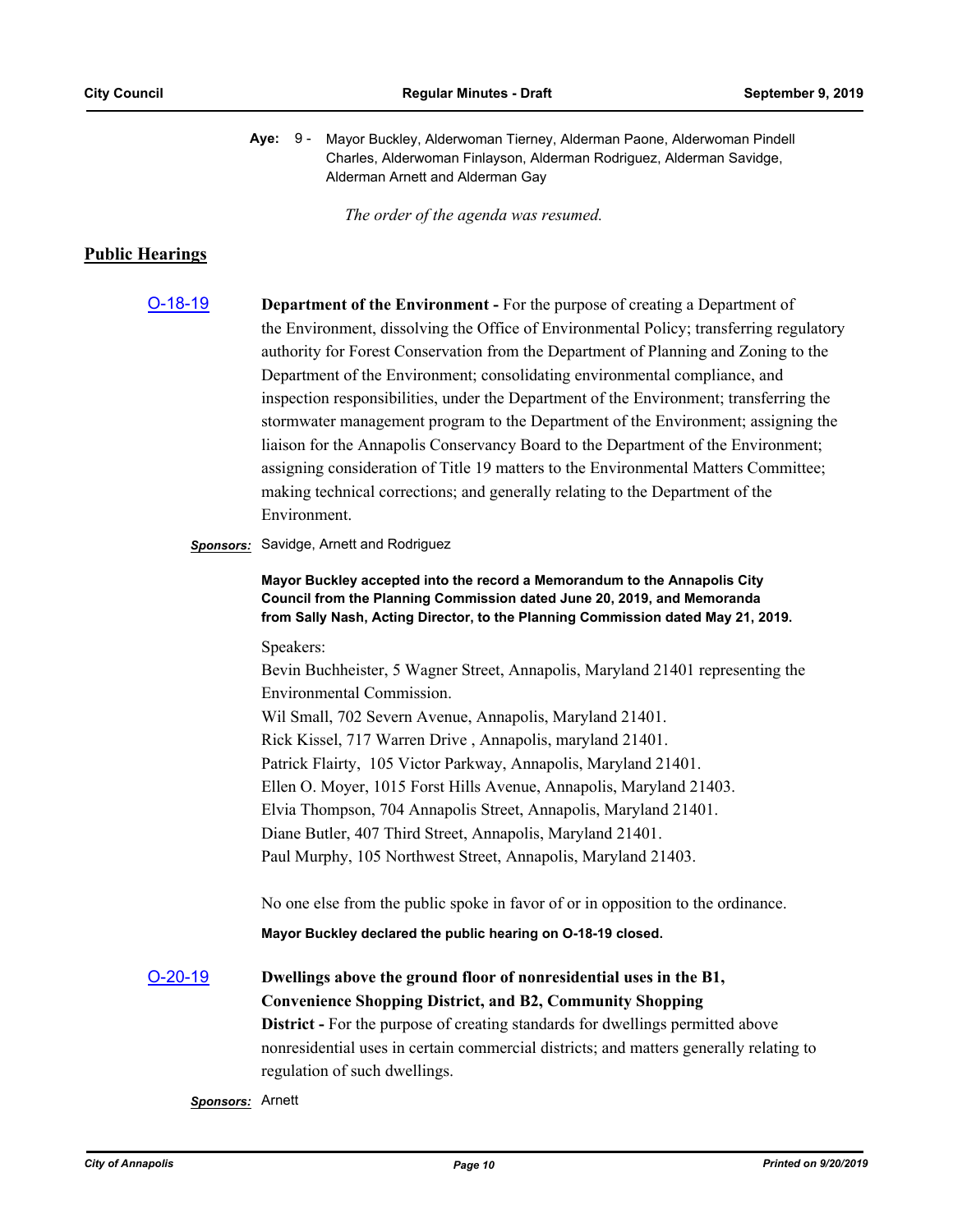**Mayor Buckley accepted into the record a Memorandum to the Annapolis City Council from the Planning Commission dated June 19, 2019, and Memoranda from Sally Nash, Acting Director, to the Planning Commission dated June 12, 2019.**

Speaker: Burnie Schultz, 825 Bay Ridge Avenue, Annapolis, Maryland 21401.

No one else from the public spoke in favor of or in opposition to the ordinance.

#### **Mayor Buckley declared the public hearing on O-20-19 closed.**

- [O-21-19](http://annapolismd.legistar.com/gateway.aspx?m=l&id=/matter.aspx?key=4221) **Moderately Priced Dwelling Units** For the purpose of extending the occupancy periods for the sale and rental of Moderately Priced Dwelling Units ("MPDUs"); increasing the minimum requirements for the designation of MPDUs for sale and rental developments; updating definitions; increasing the required number of MPDUs proportionate to the approved development density; removing the contribution in lieu of developing MPDUs option; making stylistic changes; and generally relating to MPDUs.
	- *Sponsors:* Henson, Tierney, Rodriguez, Buckley, Savidge and Gay

Speakers: Matthew Perry, 237 West Street, Annapolis, Maryland 21401.

No one else from the public spoke in favor of or in opposition to the ordinance.

**Mayor Buckley declared the public hearing on O-21-19 closed.**

**Alderman Gay requested his name be added as a co-sponsor of O-21-19.**

[O-29-19](http://annapolismd.legistar.com/gateway.aspx?m=l&id=/matter.aspx?key=4396) **Purchasing and Procurement -** For the purpose of establishing and enacting purchasing and procurement laws for the City of Annapolis.

#### *Sponsors:* Buckley

No one from the public spoke in favor of or in opposition to the ordinance.

#### **Mayor Buckley declared the public hearing on O-29-19 closed.**

- [O-30-19](http://annapolismd.legistar.com/gateway.aspx?m=l&id=/matter.aspx?key=4403) **Sidewalk Signs** For the purpose of authorizing the Director of Planning and Zoning to revoke or suspend a sign permit approval in certain circumstances; and providing for a delayed effective date of the sidewalk sign permit fee.
	- *Sponsors:* Tierney and Rodriguez

No one from the public spoke in favor of or in opposition to the ordinance.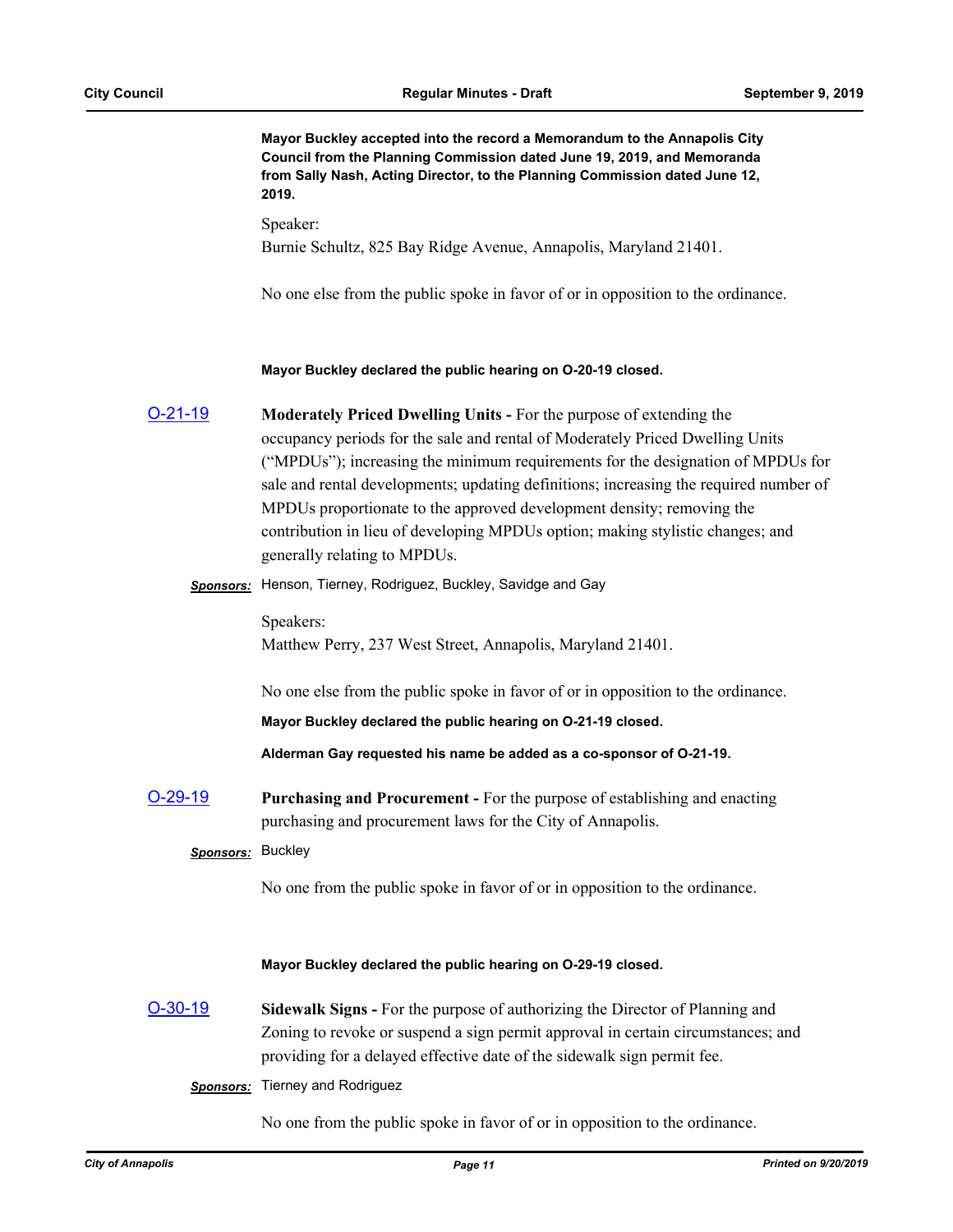**Mayor Buckley declared the public hearing on O-30-19 closed.**

- [O-31-19](http://annapolismd.legistar.com/gateway.aspx?m=l&id=/matter.aspx?key=4406) **City Council Meetings Rules of Procedure** For the purpose of modifying the time to present petitions, reports, and communications.
	- *Sponsors:* Savidge, Gay, Arnett, Buckley, Tierney, Paone, Rodriguez, Pindell Charles and Finlayson Speaker:

Chris Buchheister, 5 Wagner Street, Annapolis, Maryland 21401.

No one else from the public spoke in favor of or in opposition to the ordinance.

**Mayor Buckley declared the public hearing on O-31-19 closed.**

# [O-32-19](http://annapolismd.legistar.com/gateway.aspx?m=l&id=/matter.aspx?key=4410) **Issuance of General Obligation Bonds and Bond Anticipation Notes** -

For the purpose of authorizing and empowering the City of Annapolis (the "City") to issue and sell, upon its full faith and credit, (i) one or more series of its general obligation bonds in the aggregate principal amount not to exceed \$17,375,072 (the "Bonds"), pursuant to Sections 19-301 through 19-309, inclusive, of the Local Government Article of the Annotated Code of Maryland, as amended, and Article VII, Section 11 of the Charter of the City of Annapolis, as amended (the "Charter"), (ii) one or more series of its general obligation bond anticipation notes in anticipation of the issuance of the Bonds in the maximum aggregate principal amount equal to the maximum aggregate principal amount of the Bonds (the "Notes"), pursuant to Sections 19-211 through 19-221, inclusive, of the Local Government Article of the Annotated Code of Maryland, as amended and the Charter and (iii) one or more series of its general obligation bonds to refund specified bonds previously issued by the City in the aggregate principal amount not to exceed 120% of the principal amount of bonds to be refunded (the "Refunding Bonds"), pursuant to Section 19-207 and Sections 19-301 through 19-309, inclusive, of the Local Government Article of the Annotated Code of Maryland, as amended, and the Charter; providing that the Bonds, Notes and Refunding Bonds shall be issued and sold for the public purpose of financing and refinancing certain capital projects of the City as provided in this Ordinance; prescribing the form and tenor of the Bonds, Notes and Refunding Bonds; providing for the method of sale of the Bonds, Notes and Refunding Bonds and other matters relating to the issuance and sale thereof; providing for the disbursement of the proceeds of the Bonds, Notes and Refunding Bonds; covenanting to levy and collect all taxes necessary to provide for the payment of the principal of and interest on the Bonds, Notes and Refunding Bonds; and generally providing for and determining various matters relating to the issuance, sale and delivery of the Bonds, Notes and Refunding Bonds.

*Sponsors:* Buckley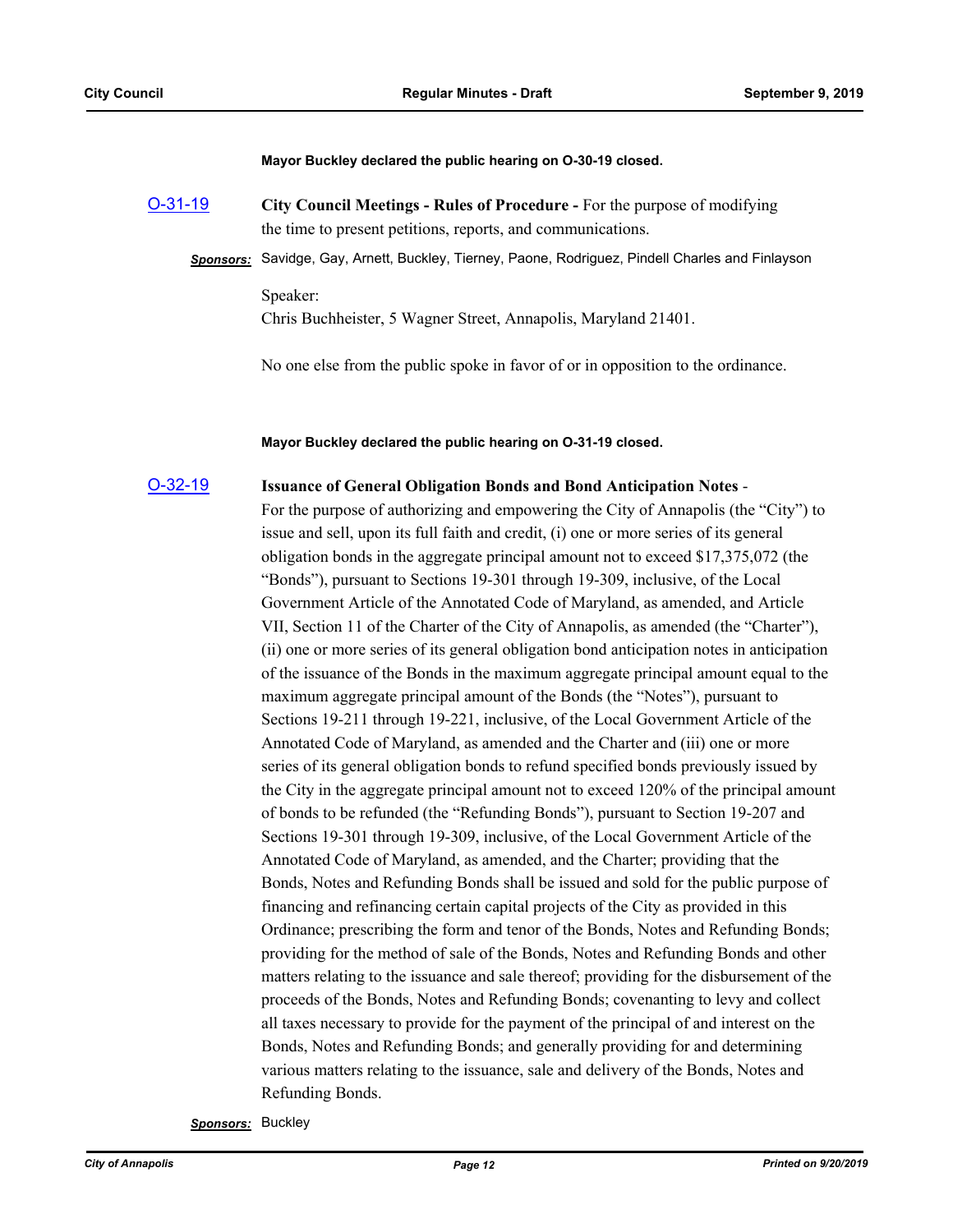No one from the public spoke in favor of or in opposition to the ordinance.

#### **Mayor Buckley declared the public hearing on O-32-19 closed.**

| $O-33-19$                 | Modification of use of unexpended proceeds of certain of the general<br>obligation bonds of the City of Annapolis - For the purpose of modifying the<br>use of unexpended proceeds of the City's Public Improvements and Refunding<br>Bonds, 2012 Series, the City's Public Improvements Bonds, 2013 Series, the City's<br>Public Improvements Bonds, 2015 Series A, and the City's Public Improvements<br>Bonds, 2016 Series A (Tax-Exempt). |  |
|---------------------------|-----------------------------------------------------------------------------------------------------------------------------------------------------------------------------------------------------------------------------------------------------------------------------------------------------------------------------------------------------------------------------------------------------------------------------------------------|--|
| Sponsors: Buckley         |                                                                                                                                                                                                                                                                                                                                                                                                                                               |  |
|                           | No one from the public spoke in favor of or in opposition to the ordinance.                                                                                                                                                                                                                                                                                                                                                                   |  |
|                           | Mayor Buckley declared the public hearing on O-33-19 closed.                                                                                                                                                                                                                                                                                                                                                                                  |  |
| <b>Legislative Action</b> |                                                                                                                                                                                                                                                                                                                                                                                                                                               |  |
| <b>Second Readers</b>     |                                                                                                                                                                                                                                                                                                                                                                                                                                               |  |
| R-40-19                   | Classic Wooden Boat Rendezvous & Race - Docking Fee Waiver -                                                                                                                                                                                                                                                                                                                                                                                  |  |
|                           | For the purpose of waiving docking fees at the Annapolis City Dock for                                                                                                                                                                                                                                                                                                                                                                        |  |
|                           | participants of the 2019 Classic Wooden Boat Rendezvous & Race.                                                                                                                                                                                                                                                                                                                                                                               |  |
|                           | Sponsors: Arnett                                                                                                                                                                                                                                                                                                                                                                                                                              |  |
|                           | City Manager Sutherland was present and answered questions from council.                                                                                                                                                                                                                                                                                                                                                                      |  |
|                           | Alderman Arnett moved to adopt R-40-19 on second reader. Seconded. A roll<br>call vote was taken. The motion CARRIED by the following vote:                                                                                                                                                                                                                                                                                                   |  |
|                           | Aye:<br>8 -<br>Mayor Buckley, Alderman Paone, Alderwoman Pindell Charles, Alderwoman<br>Finlayson, Alderman Rodriguez, Alderman Savidge, Alderman Arnett and<br>Alderman Gay                                                                                                                                                                                                                                                                  |  |
|                           | 1 - Alderwoman Tierney<br>Nav:                                                                                                                                                                                                                                                                                                                                                                                                                |  |
|                           | <b>Article I - Rules of Procedure, 2.16.170 - Reconsideration.</b>                                                                                                                                                                                                                                                                                                                                                                            |  |

[R-40-19](http://annapolismd.legistar.com/gateway.aspx?m=l&id=/matter.aspx?key=4400) **Classic Wooden Boat Rendezvous & Race - Docking Fee Waiver -** For the purpose of waiving docking fees at the Annapolis City Dock for participants of the 2019 Classic Wooden Boat Rendezvous & Race.

# *Sponsors:* Arnett

City Manager Sutherland and Chief of Staff Smith was present and answered questions from council.